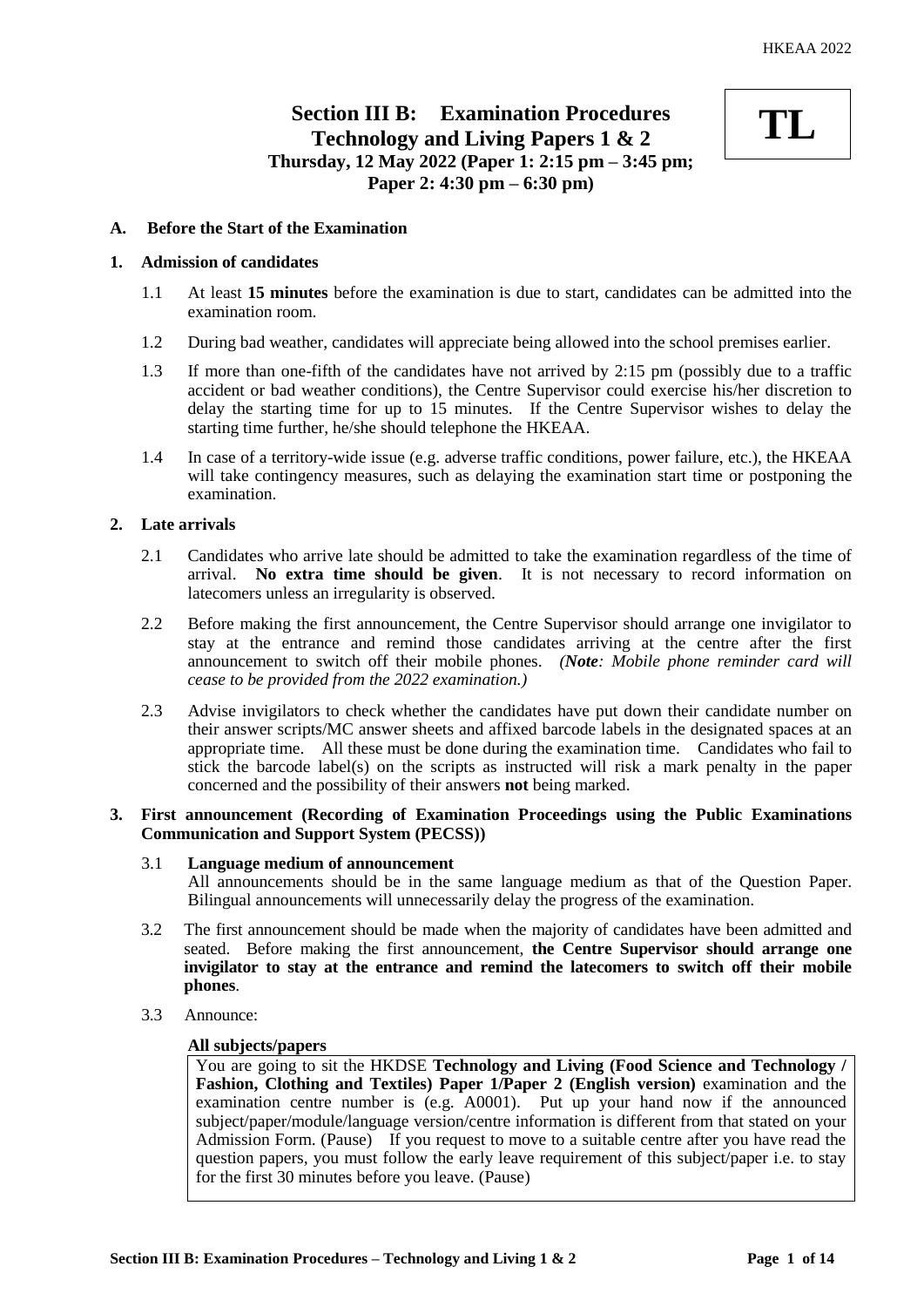The 'Public Examinations Communication  $\&$  Support System' has been installed at this examination centre. The centre conditions and examination proceedings will be recorded. Only authorised persons of the HKEAA can view, store or handle the recordings. The recordings will be destroyed upon closing of the examination year.

3.4 In case a candidate claims that the subject/paper/module/language version/centre information announced by the Centre Supervisor is different from that stated on his/her Admission Form, the **Centre Supervisor should arrange an invigilator to distribute the 'Notes for Wrong Centre or Wrong Version Candidates'** (**SR3(Notes) -** see *Specimen 40*) to the candidate concerned and let him/her decide whether or not to remain sitting the examination in this centre. For handling cases of wrong centre/wrong version candidates, please refer to *Section IV paragraphs 15 and 16*.

## **4. Second announcement (Checking of personal belongings)**

Announce:

## **(All subjects/papers)**

Check that you have taken the correct seat according to the seat number as stated on your Admission Form. Place your Admission Form and Identity Card or identification document on the top right-hand corner of your desk and not inside any folder. If you bring a folder, you must put it under your chair. Put up your hand if you have any questions. (Pause)

Put all the stationery you need to use on your desk. If you have brought a pencil case, put it in your bag or under your chair. (Pause)

If you intend to use a calculator during the examination, put the calculator on your desk. Remove the calculator cover/jacket and place it inside your bag or under the chair. Check your calculator now to make sure that no writings or markings have been made on the calculator. (Pause)

If you have brought a mobile phone, take out the phone now. Check to see if it has been switched off. (Pause) If not, switch it off now. You should also ensure that the alarm function of the phone has also been turned off and no sound will be emitted. (Pause for 15 seconds to ensure that candidates are complying with the instructions)

Now place the phone under your chair in a position clearly visible to the invigilators. (Pause)

If you have question paper(s) from previous examination session(s), notes, pieces of paper, books and dictionaries etc., put them in your bag. If you have brought any electronic devices (such as tablet, multimedia player, electronic dictionary, databank watch, smart watch, wireless earphones or other wearable technologies with communication or data storage functions, etc.), or articles that can emit sound, switch them off now (if possible) and put them in your bag or under your chair. (Pause)

Zip up your bag and put it under your chair. Do not leave your bag in the aisle. If you do not have a bag, put your purse and your mobile phone under your chair but bring all your other belongings to the front of the hall and put them … (Please clearly tell the candidates the location which you assign and ask an invigilator to assist).

Please note that if you are found to have any unauthorised materials on your desk or in the drawer of your desk, on your body or in your clothing after the Question Papers have been distributed, or any electronic devices (including mobile phone) switched on during the examination, you will receive a mark penalty, subject downgrading or even be disqualified from the whole examination.

Put up your hand if you have any questions. (Pause)

#### **Note:**

Repeat this announcement nearer the start of the examination if there are a lot of latecomers.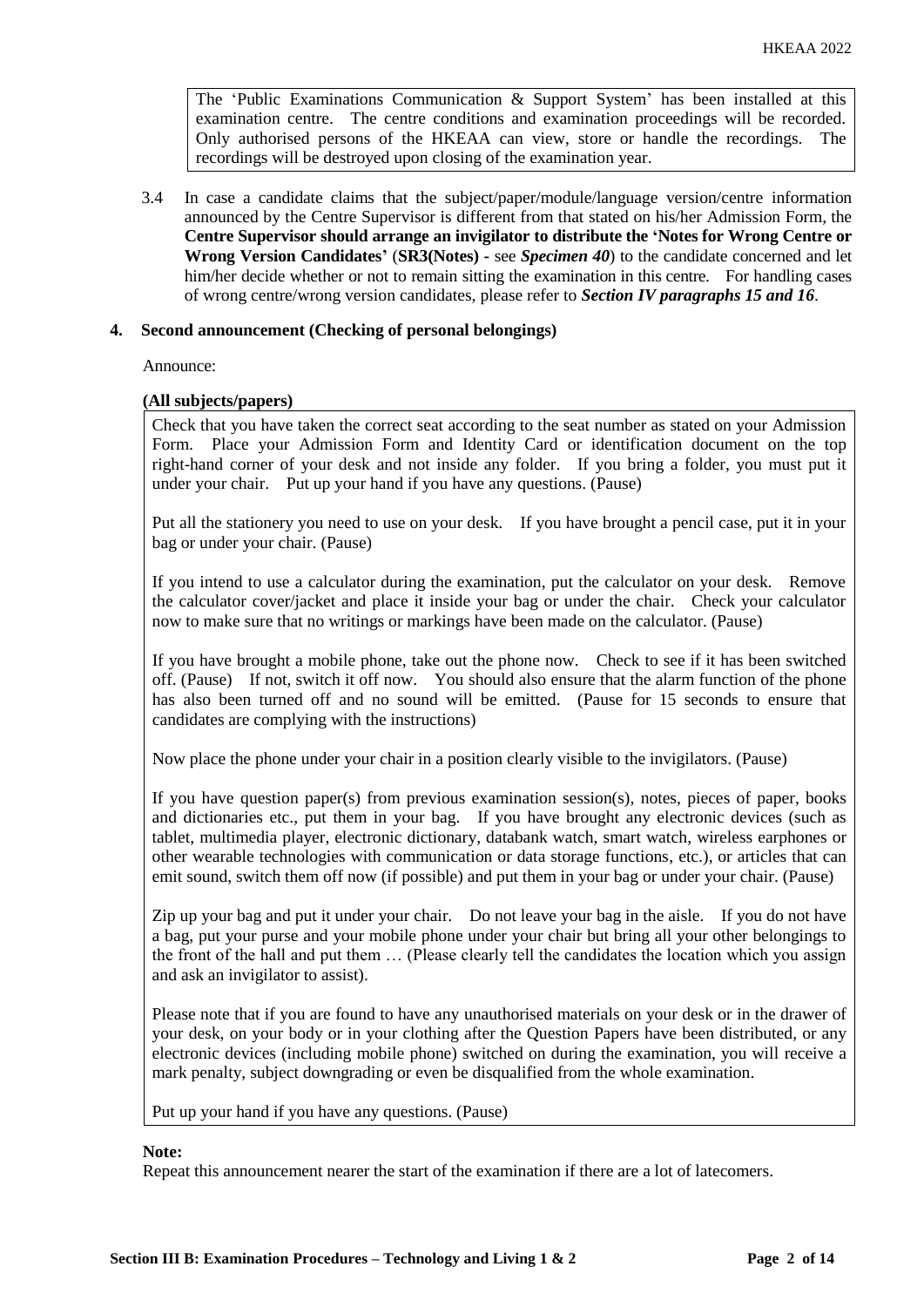The Centre Supervisor should ask the invigilators to check that the candidates follow these instructions. **Before the examination begins, should no mobile phone be found under a candidate's chair, invigilators may ask the candidate concerned if he/she has brought a mobile phone.**

# **5. Third announcement (Checking of barcode labels)**

## **Technology and Living 1**

You should have on your desk a barcode sheet. Put up your hand if you do not. (Pause)

Your English name has been printed on the top of the barcode sheet. Each barcode label on the sheet has been printed with your candidate number, centre number, seat number and the subject/paper name. Please check to make sure that you have been given the correct barcode sheet. Put up your hand if you have any questions. (Pause)

After the start of the examination, you should first write your Candidate Number in the boxes provided on the front cover of the Answer Book. You should copy your Candidate Number from your Admission Form. Moreover, you should stick barcode labels in the designated spaces on the cover and the inner pages of your Answer Book. You should also stick a barcode label, write your Candidate Number and name and sign on the MC answer sheet.

If you use a supplementary answer sheet, you should also write your Candidate Number and affix a barcode label in the designated space. Do not fold, scratch or stain the barcode labels.

No extra time will be given to candidates for sticking the barcode labels on after the 'Stop working' announcement.

Each page of the Answer Book and supplementary answer sheet has been printed with a page number. Do not change any of the page numbers or write your answers near them as this might affect the scanning of your script. It should also be noted that answers written in the margins will not be marked.

#### **Technology and Living 2**

You should have on your desk a barcode sheet. Put up your hand if you do not. (Pause)

Your English name has been printed on the top of the barcode sheet. Each barcode label on the sheet has been printed with your candidate number, centre number, seat number and the subject/paper name. Please check to make sure that you have been given the correct barcode sheet. Put up your hand if you have any questions. (Pause)

After the start of the examination, you should first write your Candidate Number in the boxes provided on the front cover of your Answer Book. You should copy your Candidate Number from your Admission Form. Moreover, you should stick barcode labels in the designated spaces on the cover and the inner pages of your Answer Book.

If you use a supplementary answer sheet, you should also write your Candidate Number and affix a barcode label in the designated space. Do not fold, scratch or stain the barcode labels.

No extra time will be given to candidates for sticking the barcode labels on after the 'Stop working' announcement.

Each page of the Answer Book and supplementary answer sheet has been printed with a page number. Do not change any of the page numbers or write your answers near them as this might affect the scanning of your script. It should also be noted that answers written in the margins will not be marked.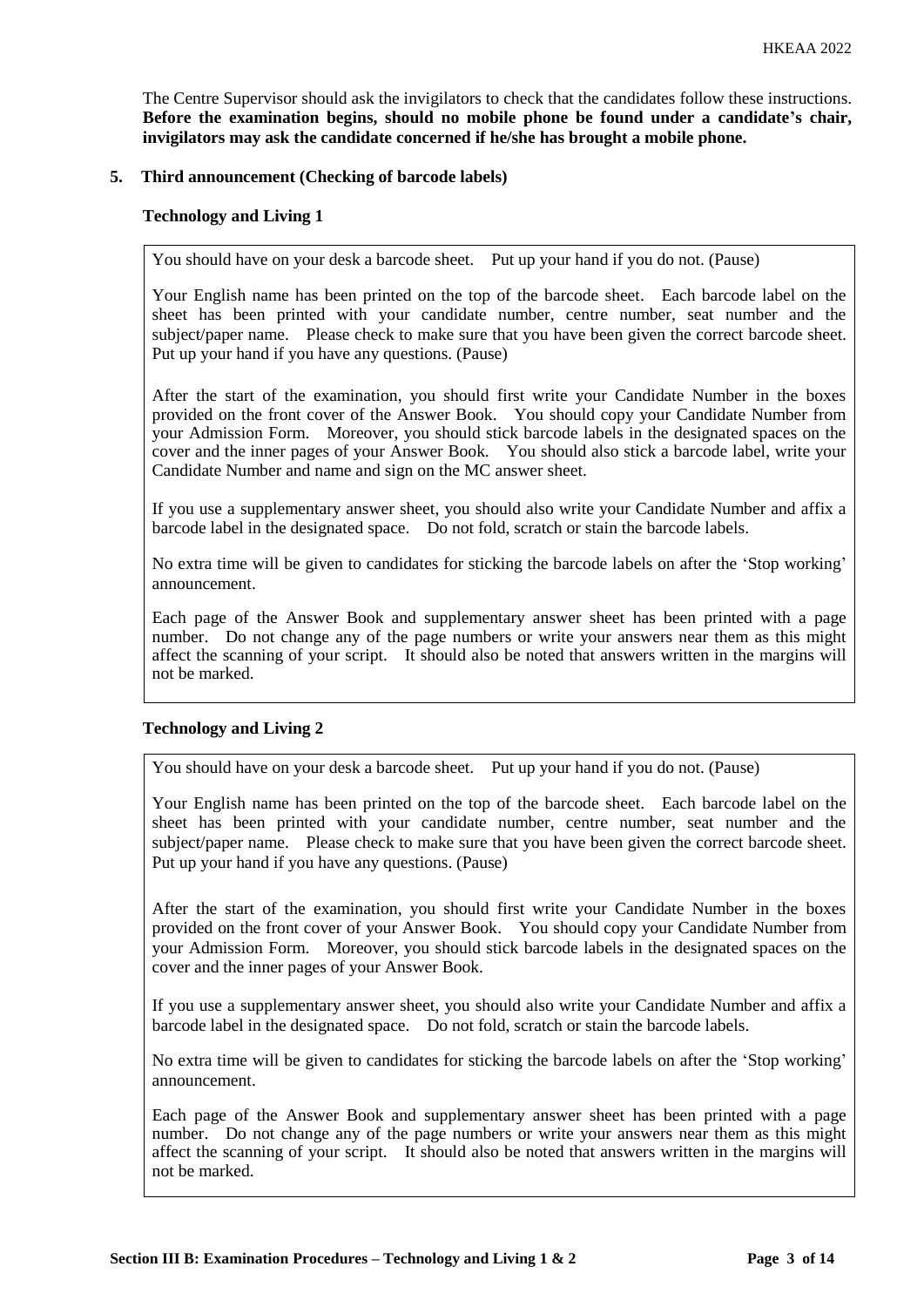# **6. Fourth announcement (Checking of MC answer sheets / Answer Books)**

## **Technology and Living 1**

You should have on your desk an MC answer sheet and an Answer Book. Put up your hand if you do not. (Pause)

You should enter the question number on the front cover of the Answer Book and mark the corresponding question number box on each page of the Answer Book and supplementary answer sheets on which you have written any answers. Start each question on a new page.

No extra time will be given to candidates for filling in the question number boxes after the 'Stop working' announcement.

Now, read the Instructions on the MC answer sheet and Answer Book. (Pause)

## **Technology and Living 2**

You should have on your desk an Answer Book. Put up your hand if you do not. (Pause)

You should enter the question number on the front cover of the Answer Book and mark the corresponding question number box on each page of the Answer Book and supplementary answer sheets on which you have written any answers. Start each question on a new page.

No extra time will be given to candidates for filling in the question number boxes after the 'Stop working' announcement.

Now, read the Instructions on the Answer Book. (Pause)

## **7. Fifth announcement (Distribution of Question Papers)**

The Centre Supervisor should check carefully whether the Question Papers are **for the correct session**. The Centre Supervisor should then unseal and **open the packets of Question Papers in front of the invigilators and candidates**. After ensuring that there are sufficient copies for distribution, announce:

#### **Technology and Living 1 and 2**

The Question Paper will be distributed now. Make sure you have put away all unauthorised articles; otherwise you will be penalised. (Pause to allow sufficient time, say 10 seconds, for candidates to put away their unauthorised articles)

Do not turn over your Question Paper and do not start writing until you are told to do so.

The Centre Supervisor should then give the Question Papers to the invigilators and instruct them to distribute the papers to the candidates, with **the cover of the Question Papers facing up**.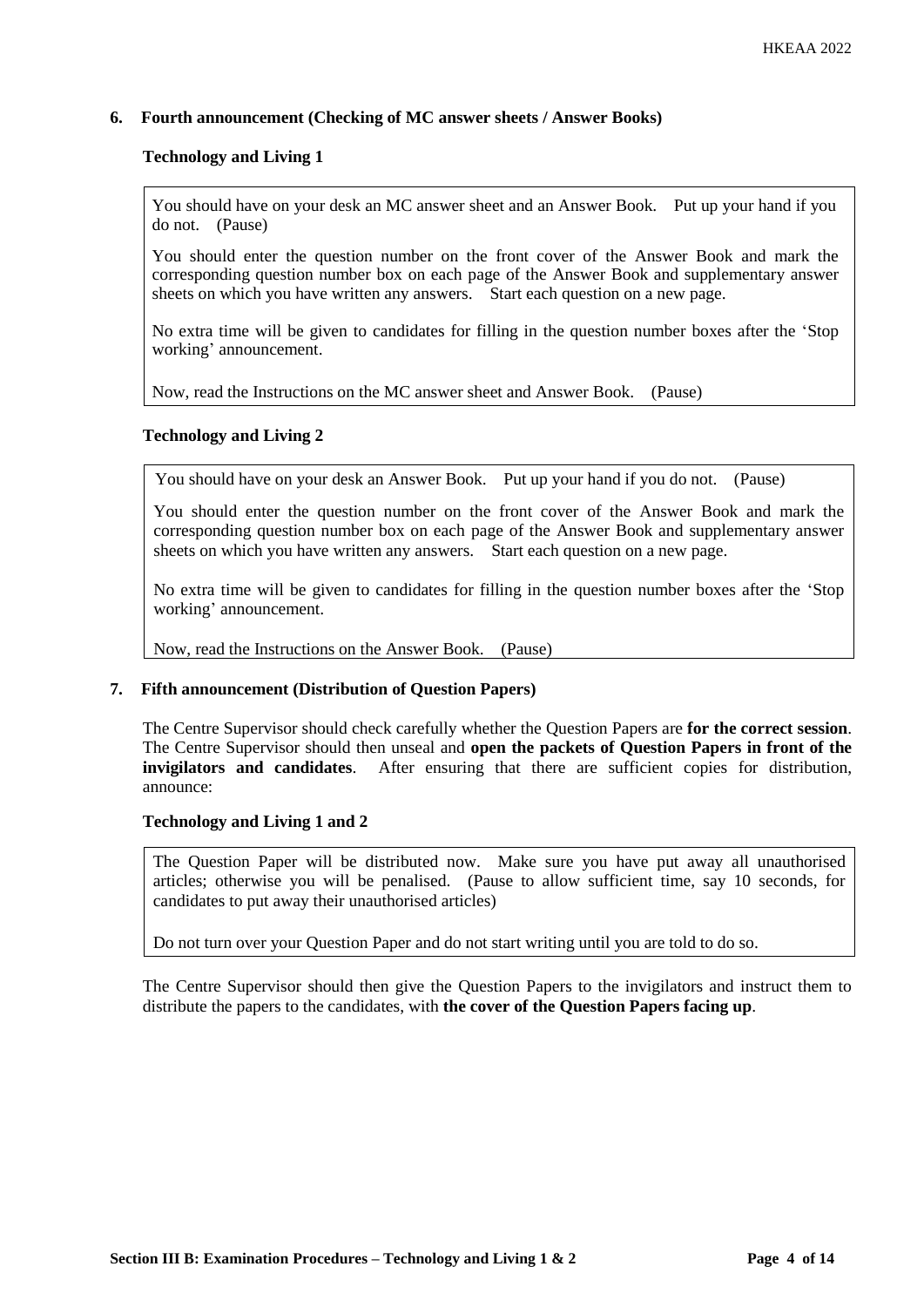# **8. Sixth announcement (Checking of Question Papers)**

# **Technology and Living 1**

You should have on your desk a Question Paper, an MC answer sheet and an Answer Book. Put up your hand if you do not. (Pause)

Answers for Section A must be marked on the MC answer sheet and answers for Sections B and C should be put in the Answer Book. You are advised to use a pencil to mark the answers on the MC answer sheet and use a blue or black pen to write the answers on the Answer Book. Do not fold or puncture the MC answer sheet.

Now, read the Instructions on the cover of the Question Paper. Do not turn over the Question Paper until you are told to do so. (Pause for 15 seconds)

## **Technology and Living 2**

You should have on your desk a Question Paper and an Answer Book. Put up your hand if you do not. (Pause)

Now, read the Instructions on the cover of the Question Paper. Do not turn over the Question Paper until you are told to do so. (Pause for 15 seconds)

## **9. Seventh announcement (Checking of Question Papers and start of the examination)**

9.1 Before the start of the examination, the Centre Supervisor should remind candidates to make sure that they do not have any electronic devices (including mobile phones) switched on or on the body. Then ask the candidates to open the Question Paper to **check the number of pages/questions**. After the start of the examination, candidates should first write their candidate number in the boxes provided on the MC answer sheet and the front cover of their Answer Book (candidates should also write their name and sign on the MC answer sheet), and affix barcode labels in the designated spaces on the MC answer sheet, the front cover and the inner pages of the Answer book according to the instructions on the cover. No extra time will be given to candidates for sticking the barcode labels after the 'Stop working' announcement.

# **Technology and Living 1**

Before the examination begins, make sure that you have switched off your mobile phone, including the alarm function, and that you do not have any electronic devices on the body. (Pause to allow sufficient time, say 30 seconds, for candidates to do the final check)

Check your Question Paper to make sure that there are no missing questions. Words like '**End of Paper**' or '**End of Section**' should appear after the last question. (Pause)

**Close the Question Paper after checking.**

**After the announcement of the start of the examination**, you should first write your Candidate Number in the boxes provided on the front cover of the Answer Book. You should copy your Candidate Number from your Admission Form. You should stick barcode labels in the designated spaces on the cover and the inner pages of your Answer Book according to the Instructions on the cover. You should also stick a barcode label, write your Candidate Number and name and sign on the MC answer sheet.

**No extra time will be given** to candidates for sticking barcode labels after the 'Stop working' announcement.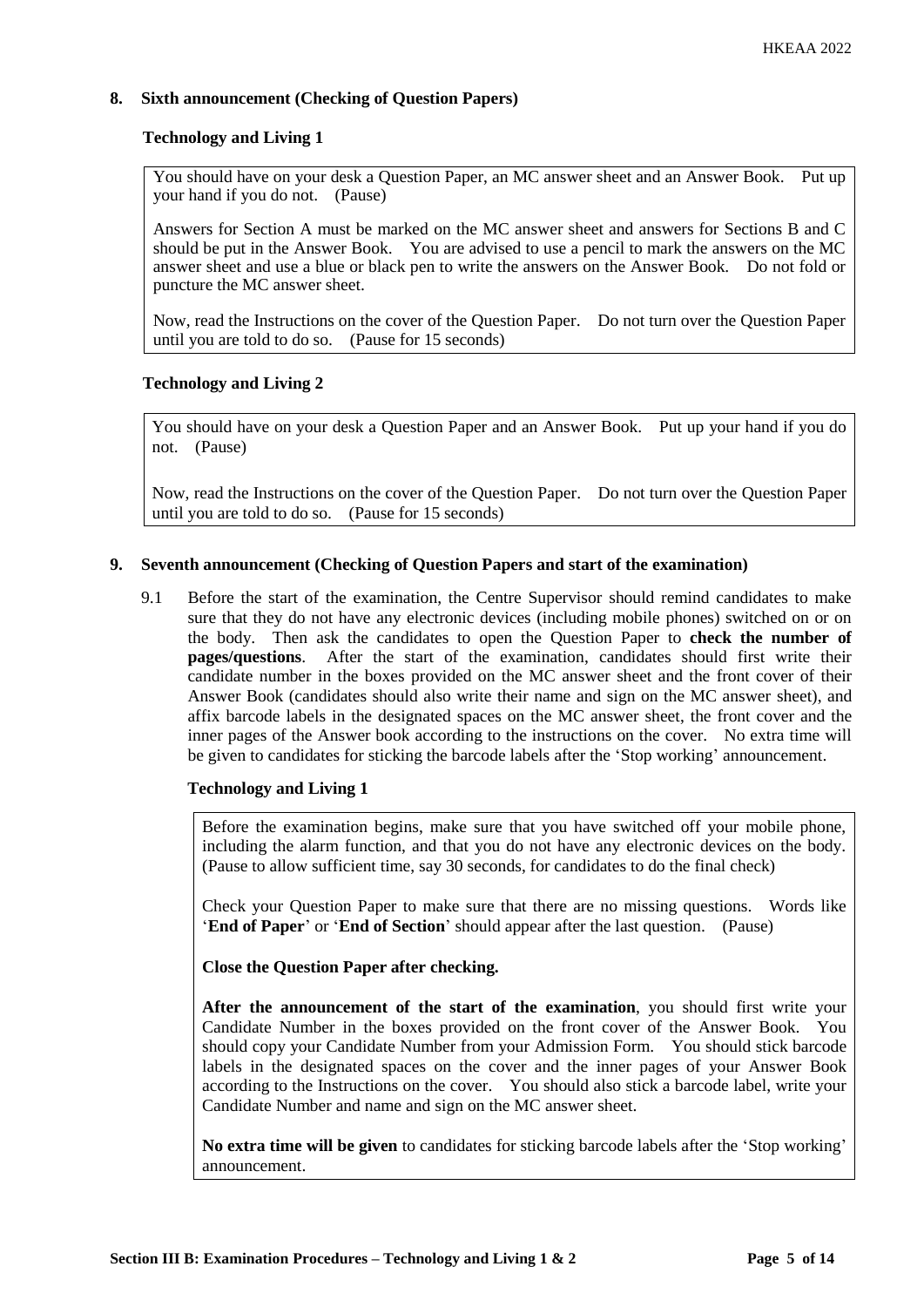# **Technology and Living 2**

Before the examination begins, make sure that you have switched off your mobile phone, including the alarm function, and that you do not have any electronic devices on the body. (Pause to allow sufficient time, say 30 seconds, for candidates to do the final check)

Check your Question Paper to make sure that there are no missing questions. Words like '**End of Paper**' or '**End of Section**' should appear after the last question. (Pause)

**Close the Question Paper after checking.**

**After the announcement of the start of the examination**, you should first write your Candidate Number in the boxes provided on the front cover of the Answer Book. You should copy your Candidate Number from your Admission Form. You should stick barcode labels in the designated spaces on the cover and the inner pages of your Answer Book according to the Instructions on the cover.

**No extra time will be given** to candidates for sticking barcode labels after the 'Stop working' announcement.

- 9.2 The Centre Supervisor should **check if there is any Special Notice** which contains last-minute messages to candidates. The Special Notice, if any, is in a **bright yellow envelope** (see *Specimen 9*). If there is a Special Notice for the session, make an announcement according to the instructions in the Special Notice and write down the contents of the Special Notice on the blackboard for the candidates' reference, particularly the latecomers.
- 9.3 If there are no questions from the candidates, the Centre Supervisor should give the signal to begin by announcing:

**Technology and Living 1 and 2** (leaving early is allowed during the period after the first 30 minutes and before the last 15 minutes)

If you wish to leave early, you should put up your hand to seek an invigilator's permission. Early leavers are not allowed to take away the question papers.

According to the hall clock (my watch), the time is \_\_\_\_. The finishing time is \_\_\_\_. You may now start.

- 9.4 After the 'You may now start' announcement, the Centre Supervisor should write the actual starting time and the correct finishing time on the blackboard for the information of candidates and invigilators.
- 9.5 The Centre Supervisor should avoid the practice of writing up the starting and finishing times in advance, and should do this **only** when the precise times are known. If the hall has a clock visible to the candidates and is functioning properly (see **Notes** below), the Centre Supervisor should time the examination according to this clock. The Centre Supervisor may also refer to the digital timer available on the computer desktop of PECSS. Apart from providing a countdown of the examination time, the timer also provides reminders of the last 15 minutes, last 5 minutes and end of the examination session. The Centre Supervisor must ensure that candidates are given the full amount of time as specified on the Question Paper. **No extra time** should be given to the candidates for reading the questions or for any other reason without specific instructions from the HKEAA.

## **Notes:**

(1) The Centre Supervisor should check whether the hall clock is functioning properly before the start of the examination. If not, candidates should be reminded not to refer to the clock during the examination.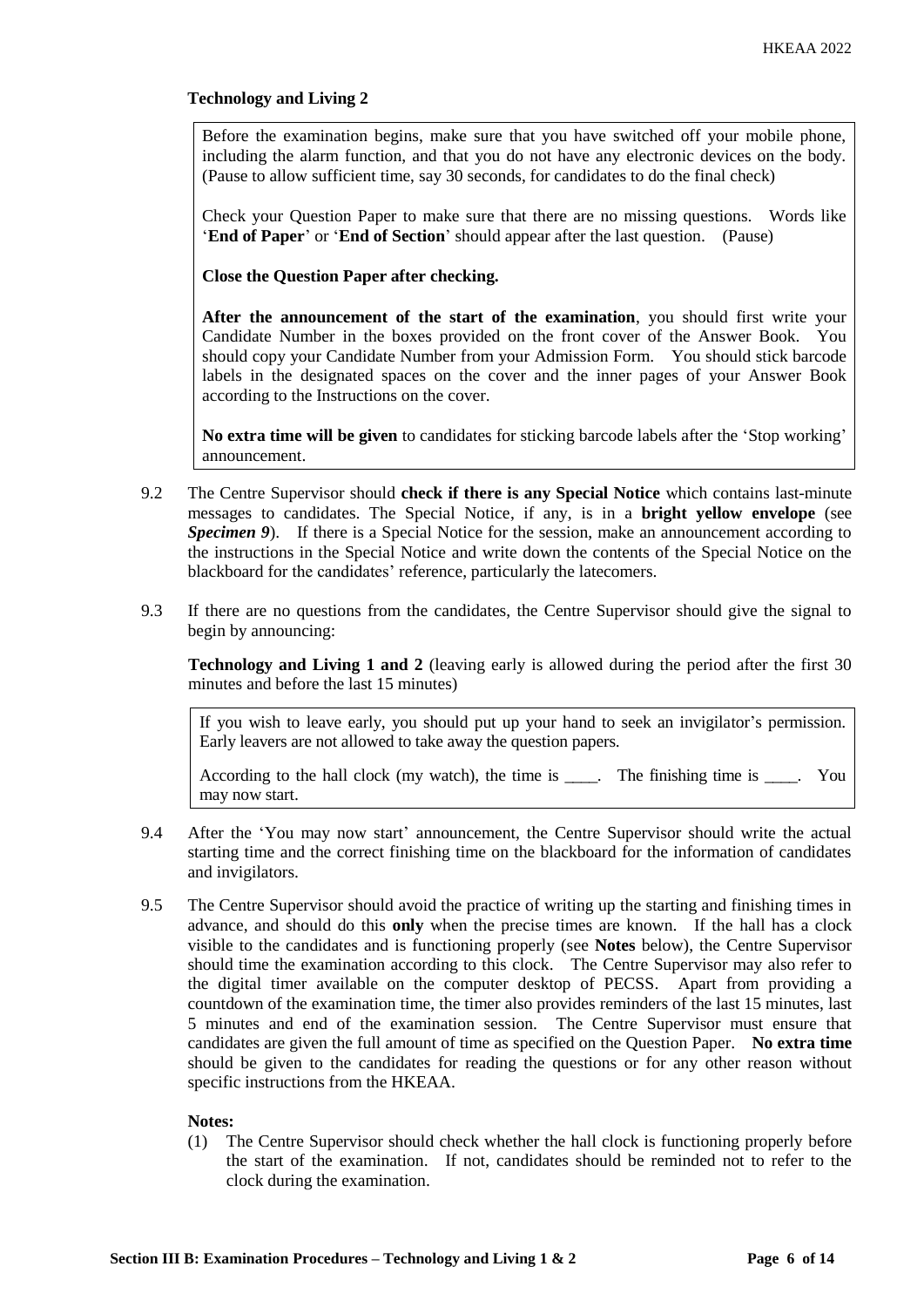- (2) If there are two clocks in the hall (say one in the front of the hall and one at the back), the Centre Supervisor should use the one facing the candidates and inform the candidates of the clock he/she is using for timing the examination in order to avoid misunderstanding.
- 9.6 The Centre Supervisor should ensure that all examinations start punctually as scheduled in the timetable. If under special circumstances an examination has to be delayed (due to bad weather or insufficient Question Papers being made available), the Centre Supervisor should ensure that the candidates are given the full amount of time as specified on the Question Paper. **Under no circumstances should an examination start before the scheduled time.**
- 9.7 Write the actual starting time and finishing time at the end of the session in the spaces provided on the Sessional Report (for elective subjects) (See *Specimen 20C*).

#### **B. Procedures after the Start of the Examination**

#### **10. Checking the Admission Forms and Identification Documents**

Please refer to *Section III A paragraph 3* for details.

#### **11. Taking of Candidates' Attendance**

Please refer to *Section III A paragraph 4* for details.

#### **12. Collecting Question Papers and answer books from vacant seats**

12.1 **30 minutes** after the start of the examination, ask the invigilators to collect the Question Paper/Answer Book/MC answer sheet/barcode sheet from each vacant seat and return them to the Centre Supervisor. The Centre Supervisor is advised to put the blank Answer Books/MC answer sheets inside a designated box/plastic bag to avoid mixing them up with the candidates' scripts to be collected at the end of the examination.

The Centre Supervisor should ask the invigilators to select 'Recording Absentees' from the Main Menu of their barcode scanner, scan the barcode sheets of the absentees, and upload the absentees' records to the ASTS programme before the absentees' barcode sheets are put inside the barcode sheet envelope (see *Specimen 30B*).

- 12.2 The school can retain the surplus Question Papers (including Multiple-Choice Question Papers).
- 12.3 In the case of a candidate **requesting to have another Answer Book**, the request should not normally be accepted. Supplementary answer sheets should be supplied.

#### **13. Early leavers**

- 13.1 Early leave is not allowed for the Listening papers and Multiple-Choice papers (i.e. Music Paper 1/Mathematics Compulsory Part Paper 2/Economics Paper 1).
- 13.2 For other subjects/papers, candidates may leave the examination room after the first 30 minutes of the session to 15 minutes before the end of the session. Candidates wishing to leave during the permitted time must raise their hand to summon an invigilator. Before a candidate is given permission to leave, the invigilator should ensure that (1) the candidate number has been put down and barcode labels have been affixed in the designated spaces of the answer script even if no attempt has been made to answer any questions; and (2) the question number box on each page of the answer script has been marked. **Early leavers are not allowed to take away the Question Papers.**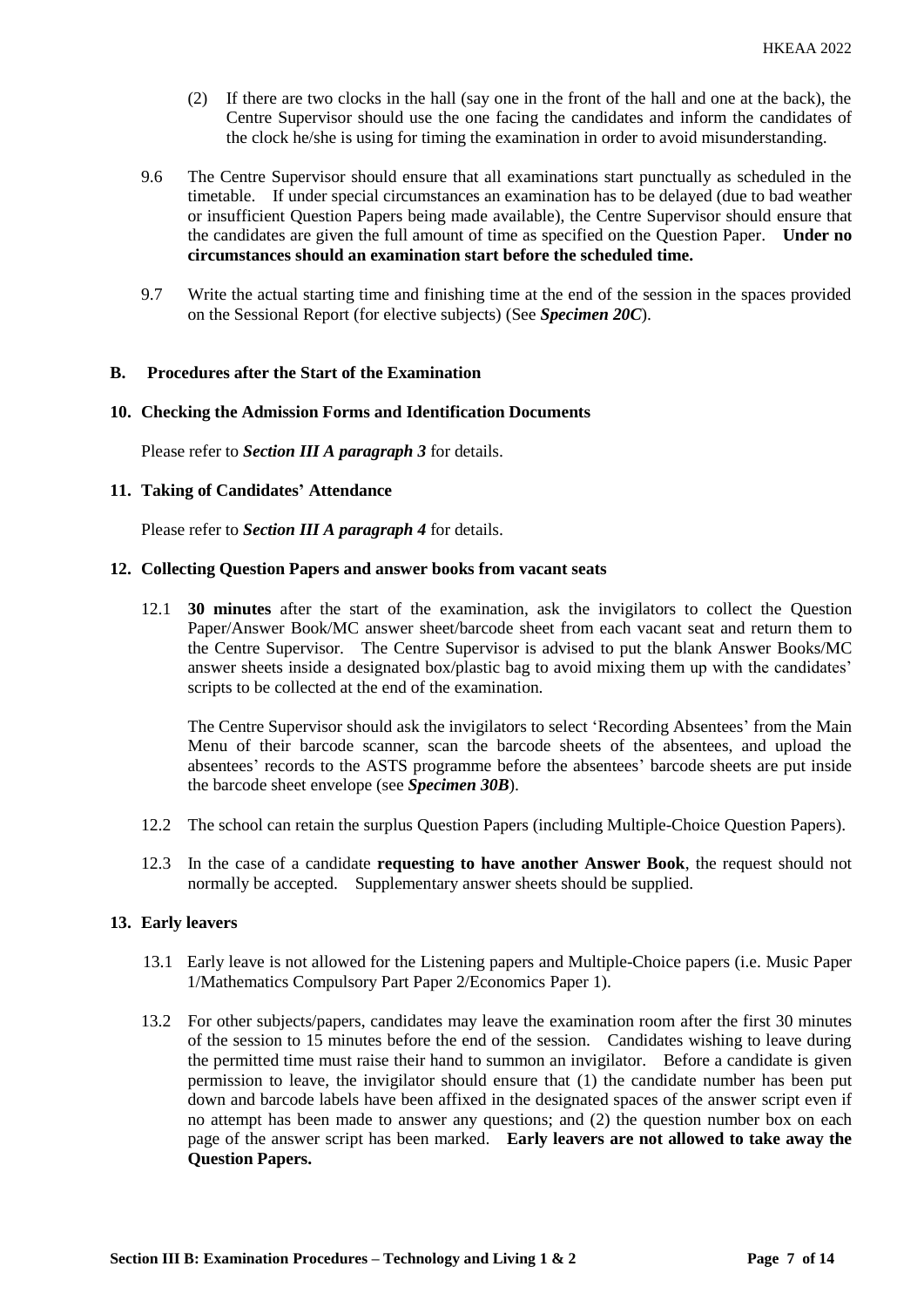- 13.3 The Centre Supervisor should report in detail (time of the incident, circumstances, etc.) any candidate who has left the examination room without permission or who has taken away the Question Paper on Report Form SR4g (see *Specimen 23A*).
- 13.4 If a candidate claims to be sick and wishes to leave outside the permitted time, he/she should state his/her reasons on Report Form SR4g for follow up by the HKEAA. He/she has to write his/her name and address in the space provided on the form. Please complete the attendance taking for the candidate and follow the script collection procedures as described in *paragraph 13.2* before letting the candidate leave.
- 13.5 The Question Papers and answer scripts of early leavers should be left on the candidates' desks. **The answer scripts should be collected at the end of the session together with those of other candidates** and placed in the appropriate script envelope while the Question Papers can be treated as ordinary surplus Question Papers which can be kept by the school.

## **14. Questions raised by candidates**

Please refer to *Section III A paragraph 5* for details.

#### **15. Toilet arrangements**

Please refer to *Section III A paragraph 6* for details.

## **C. Report Forms**

- **16. If the Centre Supervisor wishes to make a report about the conduct of the examination, he/she can use the following report forms:**
	- Form SR1 Candidates without Admission Form/Identification Document<br>• Form SR3 Candidates Attended the Wrong Examination Centre/Sub
	- Form SR3 Candidates Attended the Wrong Examination Centre/Subject/Paper/Module/ Language Version not on Admission Form
	- Form  $SR4g$  Examination Irregularities (cheating/insufficient papers/candidates' disobeying the 'Stop working' instructions, etc.)
	- Form  $SR4b$  Examination Irregularities (Barcodes)
	-
	- Form SR4c Examination Irregularities (Calculators)<br>Form SR4p Examination Irregularities (Mobile • Form SR4p — Examination Irregularities (Mobile Phones/Electronic Devices/Sounding Devices)
	- Form SR4t Candidates Going to the Toilet<br>Form SR4i Examination Irregularities (Invi
	- **Examination Irregularities (Invigilators)**
	- Sessional Report (for elective subjects)

# **D. End of Examination**

# **17. Eighth announcement (Reminding candidates of the time left)**

17.1 15 minutes before the end of the session, the Centre Supervisor should announce:

#### **Technology and Living 1**

You have 15 minutes left. You are not allowed to leave the examination room until you are told to do so.

Make sure you have written your Candidate Number and name, stuck a barcode label and signed on the MC answer sheet. Also, make sure you have marked the appropriate question number in the question number box on each page and on the cover of the Answer Book; otherwise the markers may not know which questions you have answered. Besides, make sure you have written your Candidate Number and stuck barcode labels in the designated spaces.

No extra time will be given to candidates for sticking the barcode labels or filling in the question number boxes after the 'Stop working' announcement.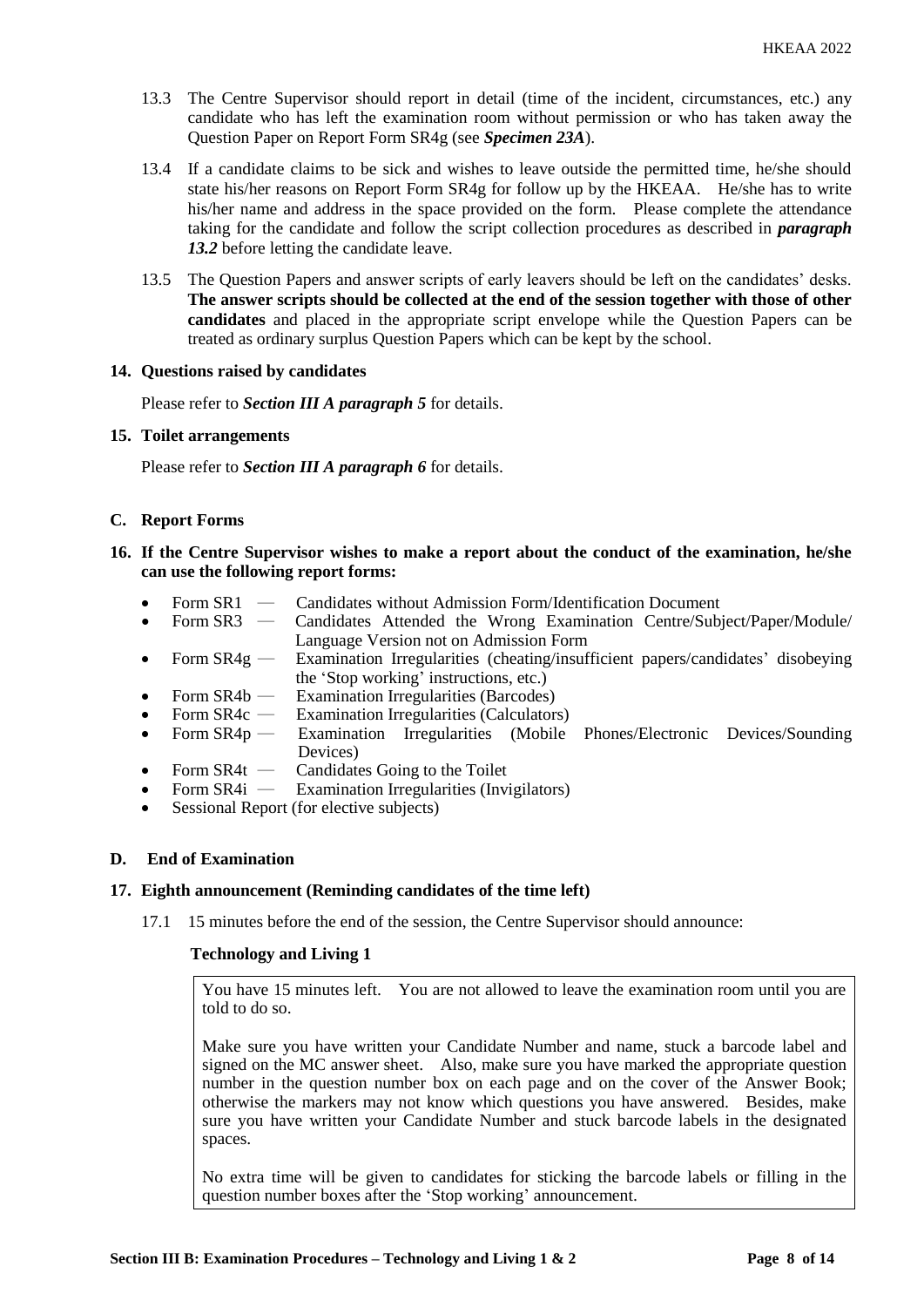# **Technology and Living 2**

You have 15 minutes left. You are not allowed to leave the examination room until you are told to do so.

Make sure you have indicated the appropriate question number in the question number box on each page and on the cover of the Answer Book; otherwise the markers may not know which questions you have answered. Besides, make sure you have written your Candidate Number and stuck barcode labels in the designated spaces.

No extra time will be given to candidates for sticking the barcode labels or filling in the question number boxes after the 'Stop working' announcement.

17.2 5 minutes before the end of the session, the Centre Supervisor should announce:

# **Technology and Living 1**

You have 5 minutes left. Make sure you have written your Candidate Number and stuck barcode labels in the designated spaces on the MC answer sheet, Answer Book and all supplementary answer sheets.

**Remember to enter the question number and mark the question number box on all appropriate pages.** 

Cross out all unwanted materials. You will *NOT* be allowed to work on your MC answer sheet, Answer Book and supplementary answer sheets including affixing barcode labels, using an eraser, filling in question numbers or holding any stationery after the 'Stop working' announcement.

# **Technology and Living 2**

You have 5 minutes left. Make sure you have written your Candidate Number and stuck barcode labels in the designated spaces on the Answer Book and all supplementary answer sheets.

## **Remember to enter the question number and mark the question number box on all appropriate pages.**

Cross out all unwanted materials. You will *NOT* be allowed to work on your Answer Book and supplementary answer sheets including affixing barcode labels, using an eraser, filling in question numbers or holding any stationery after the 'Stop working' announcement.

#### **18. Ninth announcement ('Stop working' instruction)**

18.1 When time is up, announce:

# **Technology and Living 1**

The time now is Time is up. Stop working. Put down all your stationery. **(Pause for 10 seconds to ensure that all candidates are complying with the instructions^)**

Do not pack your personal belongings until you are told to do so. Close your Question Paper and Answer Book. You must not work on your answers or affix barcode labels now, otherwise you will receive a mark penalty. (Pause)

The MC answer sheet and Answer Book will be collected separately. If you have supplementary answer sheets, tie them in your Answer Book with the piece of string provided. Put your Answer Book and MC answer sheet next to the unused barcode labels. They will also be collected separately.

Make sure that your Admission Form and identification document do not get included in your answer script.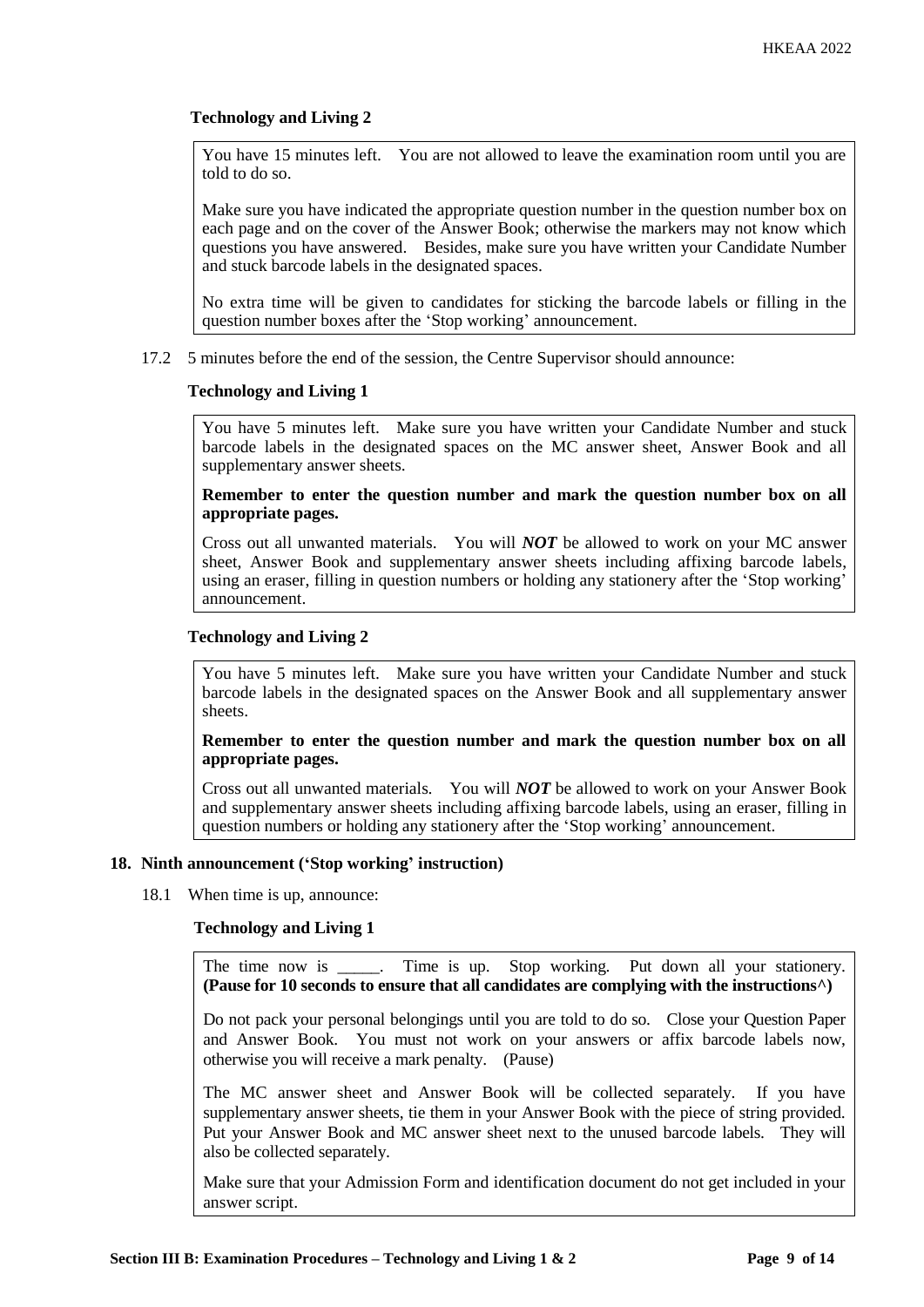**Technology and Living 2**

The time now is \_\_\_\_\_. Time is up. Stop working. Put down all your stationery. **(Pause for 10 seconds to ensure that all candidates are complying with the instructions^)**

Do not pack your personal belongings until you are told to do so. Close your Question Paper and Answer Book. You must not work on your answers or affix barcode labels now, otherwise you will receive a mark penalty. (Pause)

If you have supplementary answer sheets, tie them in your Answer Book with the piece of string provided. Put your Answer Book next to the unused barcode labels. They will be collected separately.

Make sure that your Admission Form and identification document do not get included in your answer script.

- **^** During the 10-second pause after *'Put down all your stationery'* is announced, the Centre Supervisor should stay on the stage to ensure that the candidates follow the instructions and invigilators should check if any candidates are still working on their answer scripts (including writing, erasing/crossing out answers, holding any stationery, affixing barcode labels or filling in question numbers).
- 18.2 For handling cases of candidates disobeying the 'Stop working' instruction, please refer to *Section IV paragraph 19*.

## **19. Tenth announcement (Collection of answer scripts)**

- **NOTE**: **With the exception of Combined Science (Biology) Section A, Combined Science (Chemistry) Section A and Combined Science (Physics) Section A**, the Question Papers of other subjects (including multiple-choice question papers) need **NOT** be collected.
- 19.1 The Centre Supervisor should announce:

# **Technology and Living 1**

Your Answer Book and MC answer sheet will be collected now. Stay in your seat quietly until you are told to leave.

While collecting the answer scripts, if you are found not having stuck a barcode label on the cover of the Answer Book or the MC answer sheet, to facilitate scanning, the invigilator will let you stick the label on the cover or the MC answer sheet under supervision. You are required to complete a report form before leaving the examination room.

## **Technology and Living 2**

Your Answer Book will be collected now. Stay in your seat quietly until you are told to leave.

While collecting the answer scripts, if you are found not having stuck a barcode label on the cover of the Answer Book, to facilitate scanning, the invigilator will let you stick the label on the cover under supervision. You are required to complete a report form before leaving the examination room.

19.2 The Centre Supervisor should assign the invigilators to collect separately the answer scripts, rough-work sheets and barcode sheets (with/without remaining barcode labels), etc.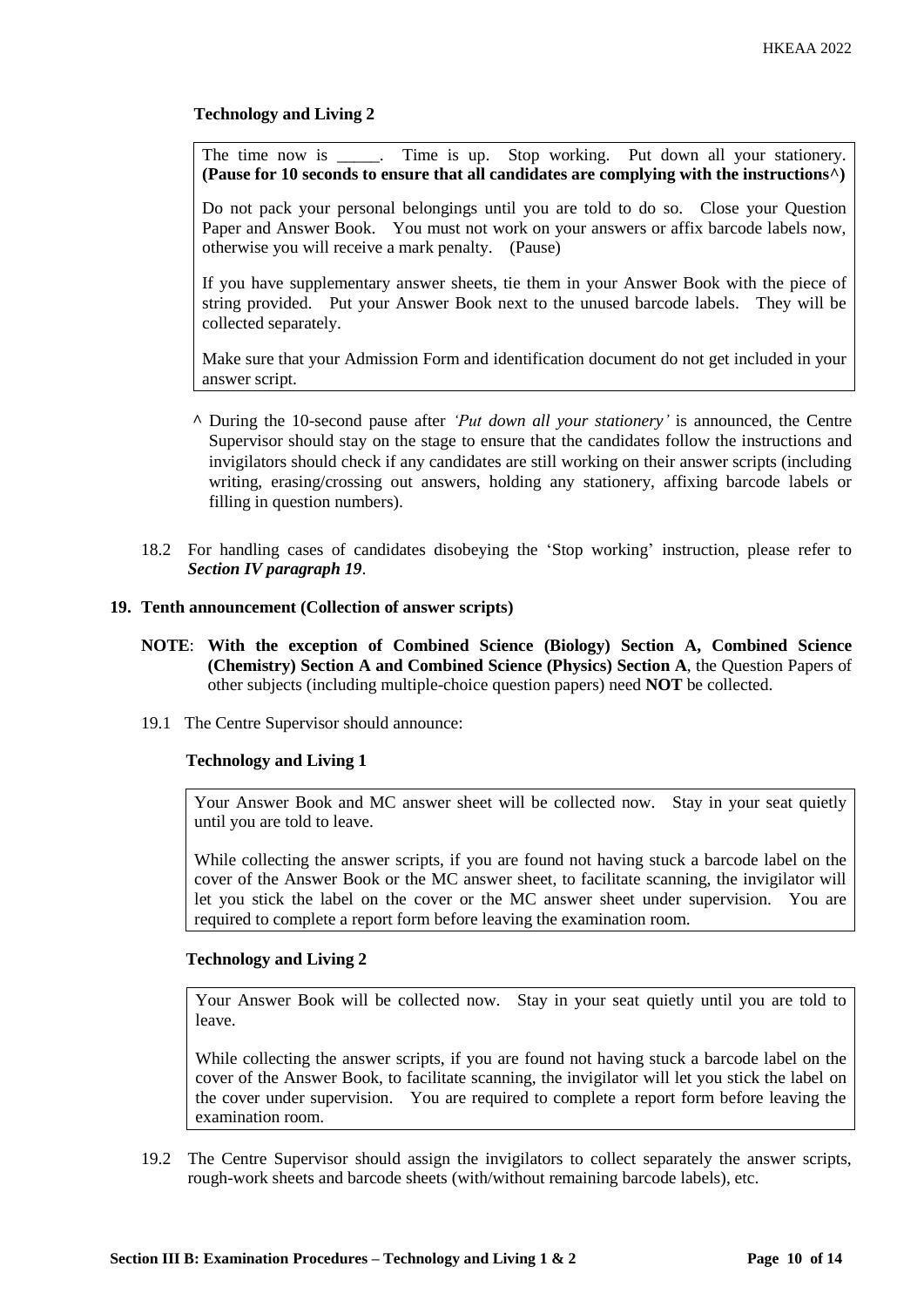- 19.3 While collecting the Answer Books/MC answer sheets, if an invigilator discovers that **a candidate has not put down his/her candidate number on the cover of his/her Answer Book/MC answer sheet, the candidate can be allowed to write his/her candidate number on the cover/MC answer sheet only under the supervision of the invigilator. However, the candidate should not be allowed to fill in the question number boxes.**
- 19.4 While collecting the Answer Books/MC answer sheets, if an invigilator discovers that **a candidate has not stuck any barcode labels on the cover of an Answer Book/MC answer sheet, to facilitate scanning, the candidate should be asked to stick the barcode label on that cover/MC answer sheet under the supervision of the invigilator. A report must be made on Report Form SR4b. The candidate should be asked to sign the report form.**

#### **20. Checking of answer scripts collected**

- 20.1 The answer scripts should be collected in candidate number order, with the smallest candidate number on top.
- 20.2 Ask the invigilators to scan the barcode labels on the scripts, including those using spare barcode labels. After scanning all answer scripts, invigilators should place the barcode scanners on the cradle for data transmission.
- 20.3 **The Centre Supervisor should check the 'Summary Report' and the 'Discrepancy Report' in the ASTS programme to ensure that the number of candidates present tallies with the number of collected scripts.** If there is a discrepancy between the attendance records and the scripts' records, the relevant information will be shown in the 'Discrepancy Report' in the ASTS programme. The Centre Supervisor should investigate the irregularities immediately. Please refer to the 'ASTS User Guide' where necessary.
- 20.4 If, at the time of scanning the barcode labels on the scripts, an invigilator discovers that a candidate has not stuck any barcode label on the cover of an Answer Book/MC answer sheet, the Answer Book/MC answer sheet need not be scanned. The matter must be reported to the Centre Supervisor immediately and recorded on Report Form SR4b. The case will be shown in the 'Discrepancy Report' of the ASTS programme.

The Centre Supervisor should, under the page of 'Answer Script', select the relevant candidate and click 'Edit' manually to update the script record. The candidate's script record should be updated as follows:

- (i) from '0/1' to ' $\checkmark$ ' (for examinations using 1 answer book)
- (ii) from '1/2' to ' $\checkmark$ ' (for examinations using 2 answer books and 1 answer book has been scanned while the other cannot be scanned)
- (iii) from '0/2' to ' $\checkmark$ ' (for examinations using 2 answer books and both answer books cannot be scanned).

The completed Report Form SR4b and the Answer Book/MC answer sheet should be placed in the **Envelope for Special Reports & Related Scripts/Answer Sheets**.

20.5 The Centre Supervisor should put down the total number of scripts collected in the appropriate spaces on the Sessional Report (for elective subjects).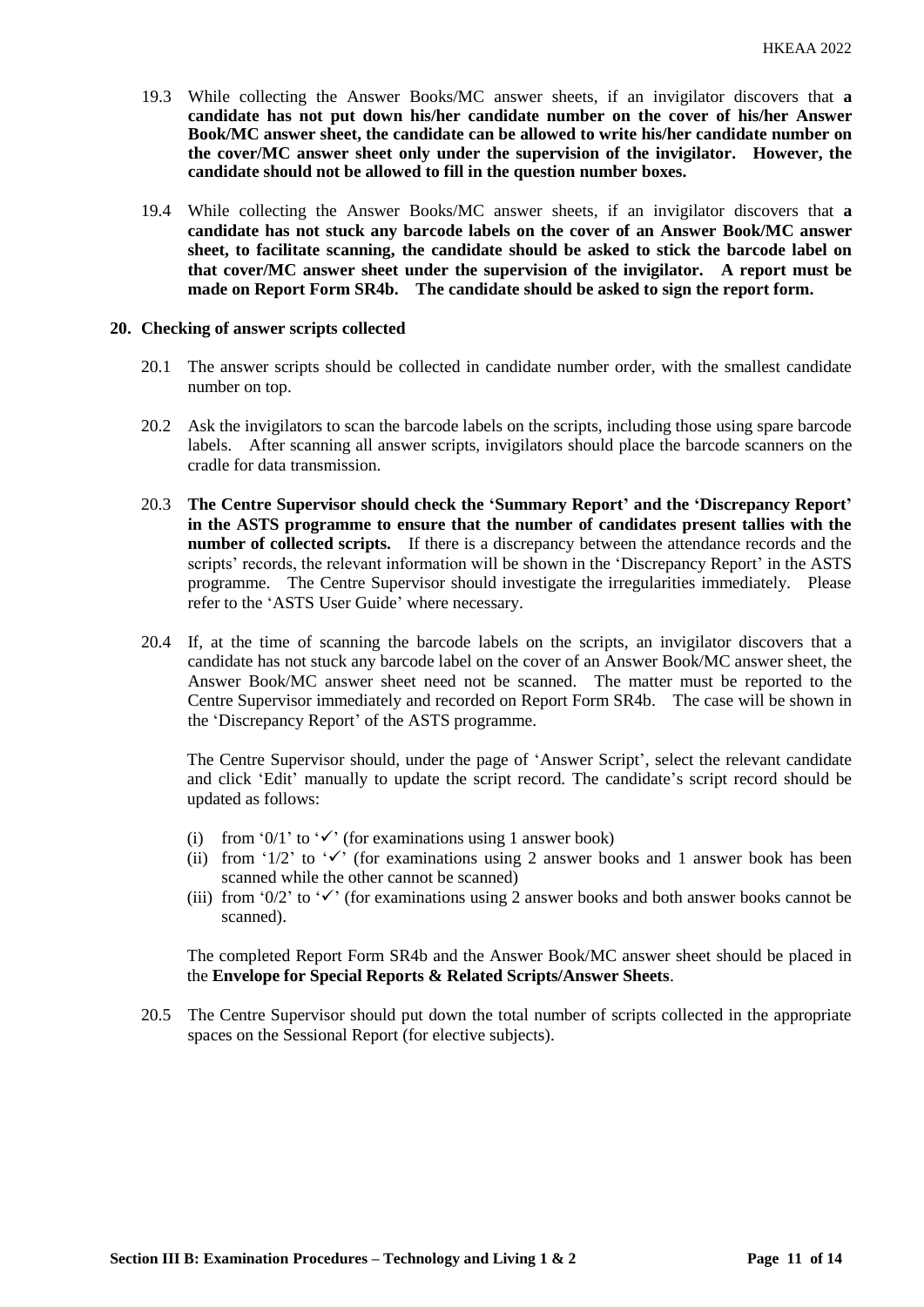# **21. Eleventh announcement (Dismissal of candidates)**

21.1 On completion of the collection and checking of all answer scripts, the Centre Supervisor should announce:

# **Technology and Living 1**

The Paper 2 examination of this subject will be held at . Please come back 15 minutes before the start of the examination. You may now pack your personal belongings. Make sure you have your Admission Form, identification document and other personal belongings. (Pause) You can take away your question paper. You may now leave.

## **Technology and Living 2**

You may now pack your personal belongings. Make sure you have your Admission Form, identification document and other personal belongings. (Pause) You can take away your question paper. You may now leave.

21.2 In the case of a candidate reporting any irregularity concerning the examination (e.g. requests a realignment of his/her MC answers or reports a mistake in the use of answer books), the Centre Supervisor should record the details of the irregularity (such as whether the case was reported before or after the dismissal of candidates) on Report Form SR4g so that follow-up action can be taken by the HKEAA (see *Section IV paragraph 20* on candidates using wrong answer books).

## **22. Completing the Sessional Report (for elective subjects)**

The Sessional Report (for elective subjects) should be completed by the Centre Supervisor and two invigilators (including one invigilator not provided by the centre school). This report need not be returned daily. It should be returned to the Scripts Collection Centre after the very last HKDSE examination session in the centre.

#### **23. Packing of scripts and examination materials**

- 23.1 The Centre Supervisor should refer to the Script Envelope Summary (see *Specimen 26B*) for the number of pre-printed script envelopes provided to the centre. The answer scripts should be placed in the appropriate script envelopes (see *Specimen 26A*) in candidate number order according to the candidate number ranges printed on the script envelope labels. The number of scripts inside should be written on each of the envelopes. Each envelope should be sealed with a piece of Security Adhesive Tape. The Centre Supervisor and one invigilator should then sign on the flap of the envelope across the tape (see *Specimen 27*). The envelopes must be tied with a piece of string for carrying purposes.
- 23.2 The MC answer sheets (absentees excluded) should be placed in the original answer sheet folder (see *Specimen 28*) which should then be placed in the clear plastic bags provided. The plastic bags should be sealed with Security Adhesive Tape. Do not bend or tie the folders. Except for the last folder, answer sheets of candidates (absentees excluded) from each 100 seats should be placed in one folder, e.g.

#### **Seat Number Range Folder**

| $001 - 100$ | $\frac{1}{\sqrt{1}}$ If there are absentees, the folder |
|-------------|---------------------------------------------------------|
| 101-200     | 2 $\rightarrow$ will have fewer than 100 MC             |
| 201-247     | 3 J answer sheets                                       |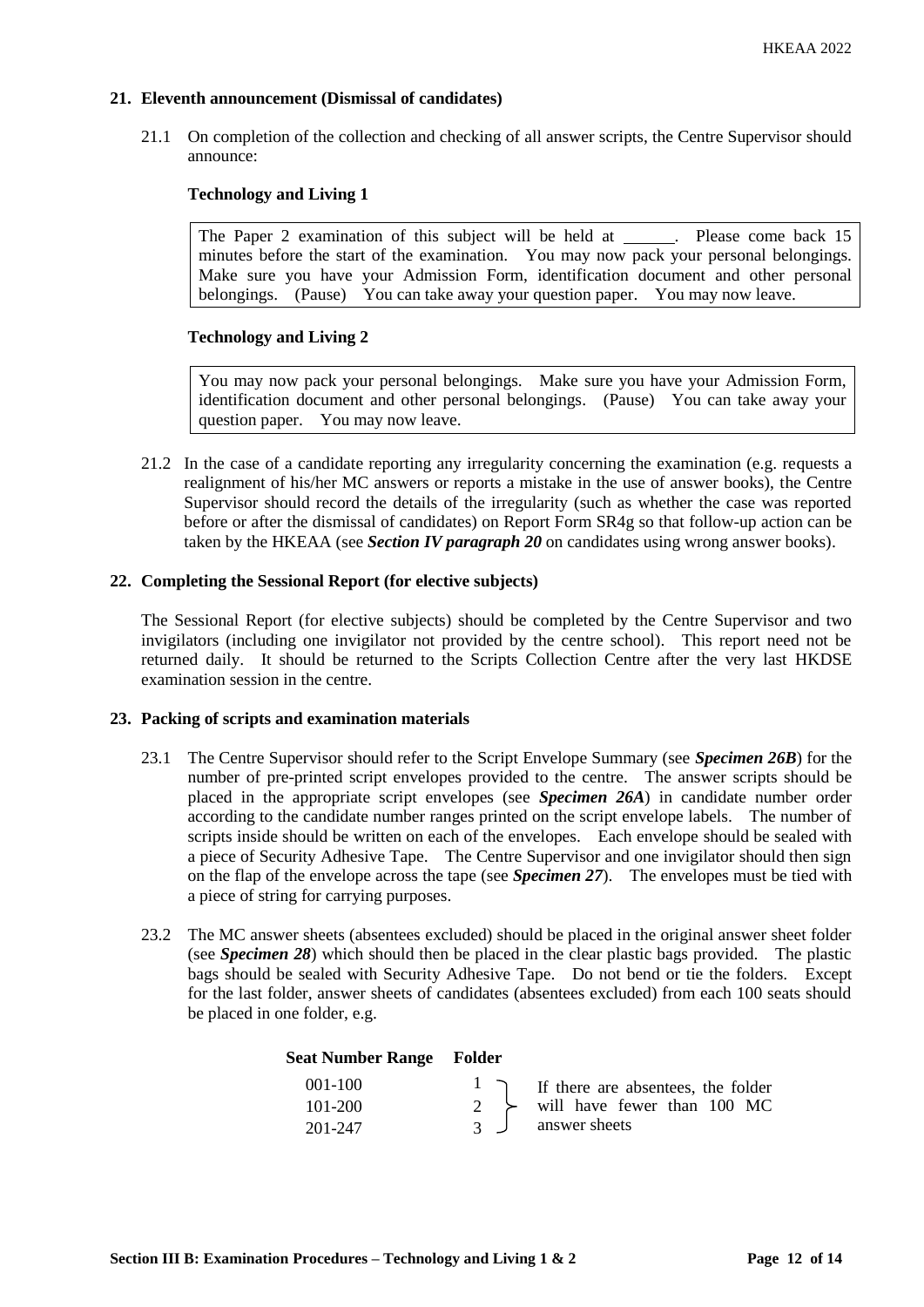# 23.3 **Items to be placed in the normal script envelopes/MC answer sheet folders:**

## **Scripts/answer sheets of**

- (1) candidates who are present (including latecomers, early leavers and additional candidates);
- (2) candidates who cannot produce their Admission Forms but can produce their identification documents and the candidate numbers claimed can be verified;
- (3) candidates whose Admission Forms do not bear their photographs and who cannot produce their identification documents but their personalised barcode sheets can be found at the centre;
- (4) candidates who have disobeyed the 'Stop working' instruction;
- (5) candidates whose calculators do not have the 'H.K.E.A.A. APPROVED' or 'H.K.E.A. APPROVED' label but the calculators are on the Permitted List.

# 23.4 **Scripts/Reports to be placed in the Envelope for Special Reports and Related Scripts (where appropriate):**

- (1) scripts of candidates who are suspected of cheating and the cribs (if any);
- (2) scripts of candidates who have attended a wrong centre;
- (3) scripts of candidates who cannot produce their Admission Forms and/or valid identification documents and their personalised barcode sheets cannot be found at the centre;

(4) scripts of candidates who have taken a subject/paper/module/language version not listed on the

- Candidates who use spare barcode sheets
- Admission Form; (5) scripts of any other candidates who use spare barcode sheets/who are not given any barcode sheets;
- (6) scripts of candidates who cannot produce their Admission Forms and valid identification documents but their personalised barcode sheets can be found at the centre;
- (7) answer books with candidate number written but no barcode label stuck on the cover, or MC answer sheet with candidate number written but no barcode label stuck on;
- (8) Report Forms SR1, SR3, SR4g, SR4b, SR4c, SR4p, SR4t\* or SR4i (if any);
- (9) candidates' calculators which do not have the 'H.K.E.A.A. APPROVED' or 'H.K.E.A. APPROVED' label and which are **NOT** on the Permitted List.
- Report Forms SR4t need not be returned daily. They should be returned to the HKEAA on the last examination day of the centre.

#### 23.5 **Items to be placed in a clear plastic bag:**

- (1) Calculators Form;
- (2) Declaration Forms on Health for candidates and examination personnel.
- 23.6 Rough-work sheets and barcode sheets (unused barcode sheets and those collected from candidates) should be placed separately in the rough-work sheet envelopes (see *Specimen 30A*) and barcode sheet envelopes (see *Specimen 30B*).

## **24. Return of answer scripts to the collection centre**

- 24.1 Answer scripts and related documents should be returned daily to the Scripts Collection Centre preferably **within one hour** after the last session of the examination day.
	- (1) Answer Books (in script envelopes);
	- (2) MC answer sheets (in the answer sheet folders and plastic bags provided);
	- (3) Rough-work sheets (in rough-work sheet envelopes) (if any);
	- (4) Barcode sheets (in barcode sheet envelopes);
	- (5) Calculators Form;
	- (6) Declaration Forms on Health for candidates and examination personnel (in plastic bags provided);